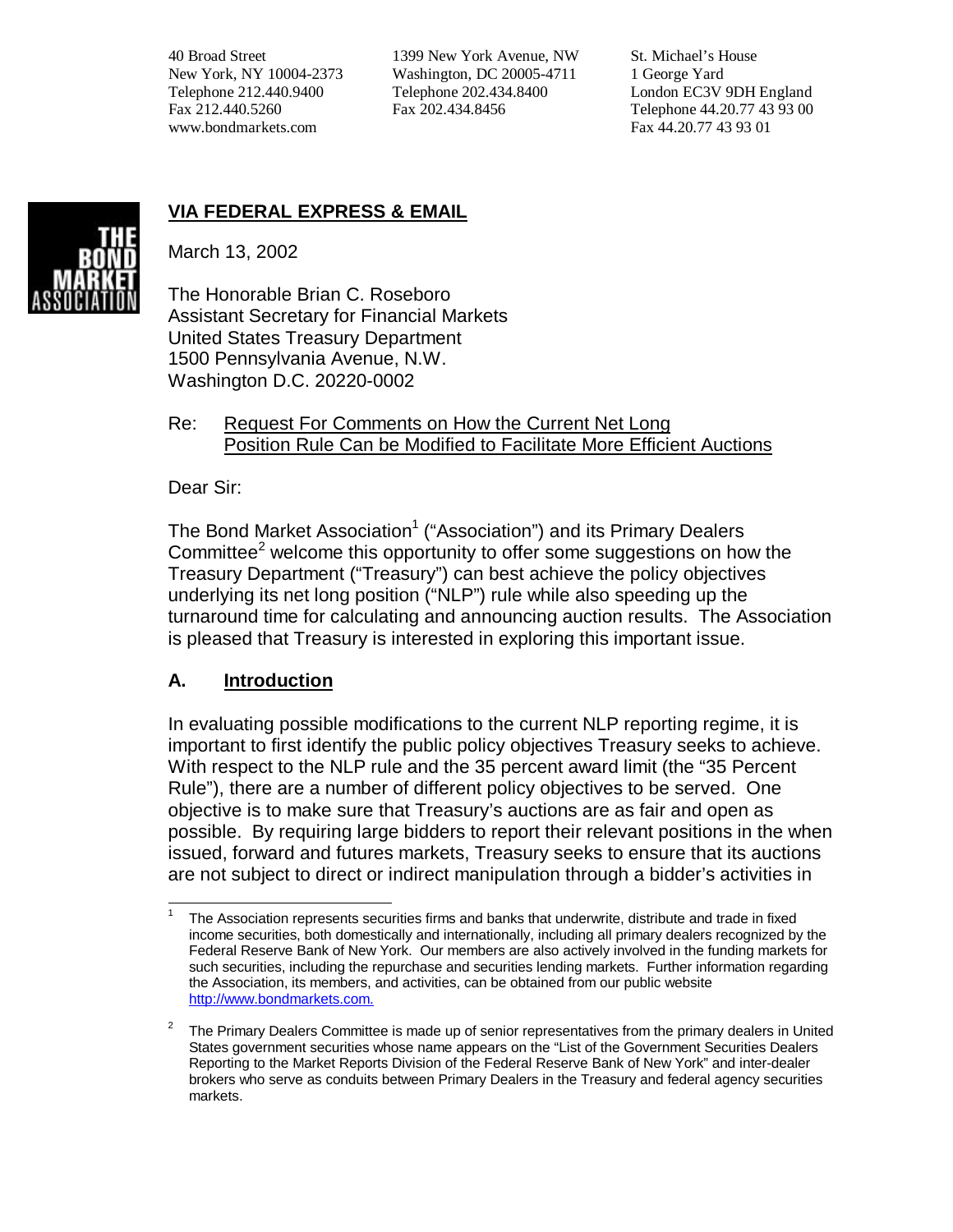these other markets. Second, establishing a maximum award of 35 percent of an issuance, less the bidder's NLP, encourages broad participation in auctions by prohibiting any single bidder from controlling a disproportionate percentage of a new issuance immediately after the auction. A competing objective, however, is to ensure that bidders are not discouraged from fully participating in an auction. Since the interest rate paid by Treasury can be materially impacted by the exclusion of the largest and most competitive bidders, NLP reporting requirements and the 35 Percent Rule must strike a balance that allows Treasury to achieve its policy objectives while obtaining competitive rates when its securities are priced. Although these policy objectives may, at times, conflict, it is important that any future changes to the NLP reporting regime neither increase Treasury's overall cost of financing nor discourage the Primary Dealers and other large bidders from aggressively and consistently bidding in Treasury auctions.

## **B. Executive Summary**

The Association recommends that Treasury refrain at this time from making any major modifications to its current NLP reporting requirements given the pending rollout of Treasury's new Primary Dealer interface - *TAAPSLink* v2.0. While the Association also supports the adoption of the three minor rule changes described below, we believe that the current NLP rules are only partially responsible for the existing delays in the calculation and announcement of the auction results. By effectively preventing a single bidder from controlling an unduly large percentage of newly auctioned Treasury securities, the current NLP rule is also an invaluable tool that gives the Primary Dealers and other large bidders confidence that they can participate meaningfully and successfully in each Treasury auction.

The Association is, therefore, first and foremost recommending that Treasury take certain internal steps to promote more efficient processing of submitted bids thereby reducing its overall funding costs. While heightened attention by dealers to minimizing their submission errors would unquestionably contribute to faster auction turnaround times, we believe the most efficient method of addressing this problem is for Treasury to pursue certain system enhancements. Specifically, Treasury should accelerate the rollout this year of *TAAPSLink* v2.0. As explained below, usage of the new *TAAPSLink v2.0* platform by the Primary Dealers will undoubtedly facilitate faster auction turnaround times.

In the absence of a prompt rollout this year of *TAAPSLink v2.0,* Treasury should also consider immediately developing and implementing improvements to the current FedLine system that will help bidders identify and prevent typographical errors and potential rule violations before their bids are submitted. Third, some of the questionable bids and technical rule violations that delay the calculation of auction results stem from customer bids submitted indirectly through a Primary Dealers or other submitter. The Association, therefore, recommends that Treasury strongly consider taking greater responsibility for educating indirect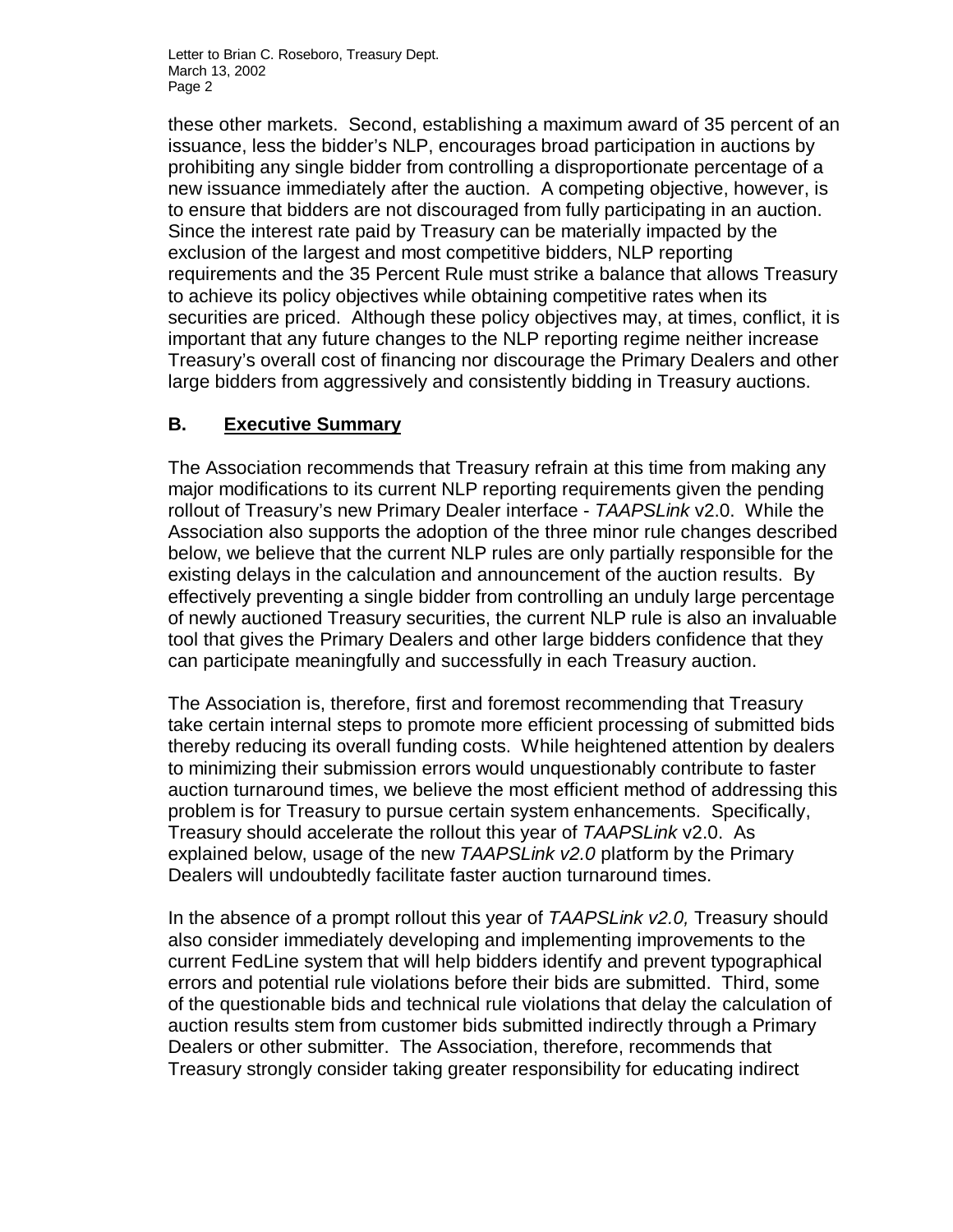bidders on proper compliance with auction rules. The Association would be happy to assist Treasury in this effort.

The Association also recommends that Treasury make the following three changes to its current NLP rules. First, Treasury should start requiring bidders to calculate their NLP as of 12:40 p.m. rather than 12:30 p.m. in order to further enhance the integrity of the auction process. Second, Treasury should increase the current NLP reporting thresholds and thereby capture only those bidders that are most likely to exceed the 35 Percent Rule. This change will have the added benefit of reducing the number of questionable bids that must be manually reviewed. Finally, Treasury should change its NLP rules to eliminate the obligation that a bidder short or flat the auctioned security report a zero NLP.

## **C. Recommendations**

l

#### **1. Improving Auction Hardware & Software**

The Association is firmly convinced that Treasury will achieve the most immediate and substantial improvements in reducing its auction results turn around time by improving the system edits in FedLine and rolling out TAAPSLink v2.0 as soon as possible. As the Borrowing Committee recently noted: "improving the electronic capabilities of the auction platform could both improve Treasury auction turnaround and increase investor participation in the auction."

First, Treasury should accelerate the rollout of *TAAPSLink v2.0* which is a much more user-friendly and stable interface than the current FedLine system. Replacing FedLine is, in itself, likely to substantially reduce the volume and frequency of customer and dealer bidding errors thereby improving turnaround time generally. Deploying, as soon as possible, a more user-friendly computer interface between the Primary Dealers and Treasury is therefore essential to achieving the policy objectives articulated in January by Treasury Undersecretary Peter R. Fisher. For instance, allowing the Primary Dealers to utilize an interface which has the customer's proper legal name and associated bidder identification number ("BIN") already pre-loaded on Treasury's system would materially reduce the number of questionable bids that are subject to manual review. $3$  For example, delays resulting from bid submissions that contain a correct BIN but a technically incorrect spelling of a bidder name need not occur if Treasury's auction software had all bidder names and their associated BINs pre-loaded into the system.

Secondly, Treasury and its Bureau of Public Debt ("BPD") should consider redoubling their efforts to help eliminate, through software improvements (i.e., better system edits) certain specific types of bidding errors that are currently treated by FedLine as "questionable bids" and thus requiring manual intervention.

 $3$  For instance, in this regard, our members view the auction processing software for Freddie Mac's Reference Note auctions as being very effective at minimizing bidder submission errors.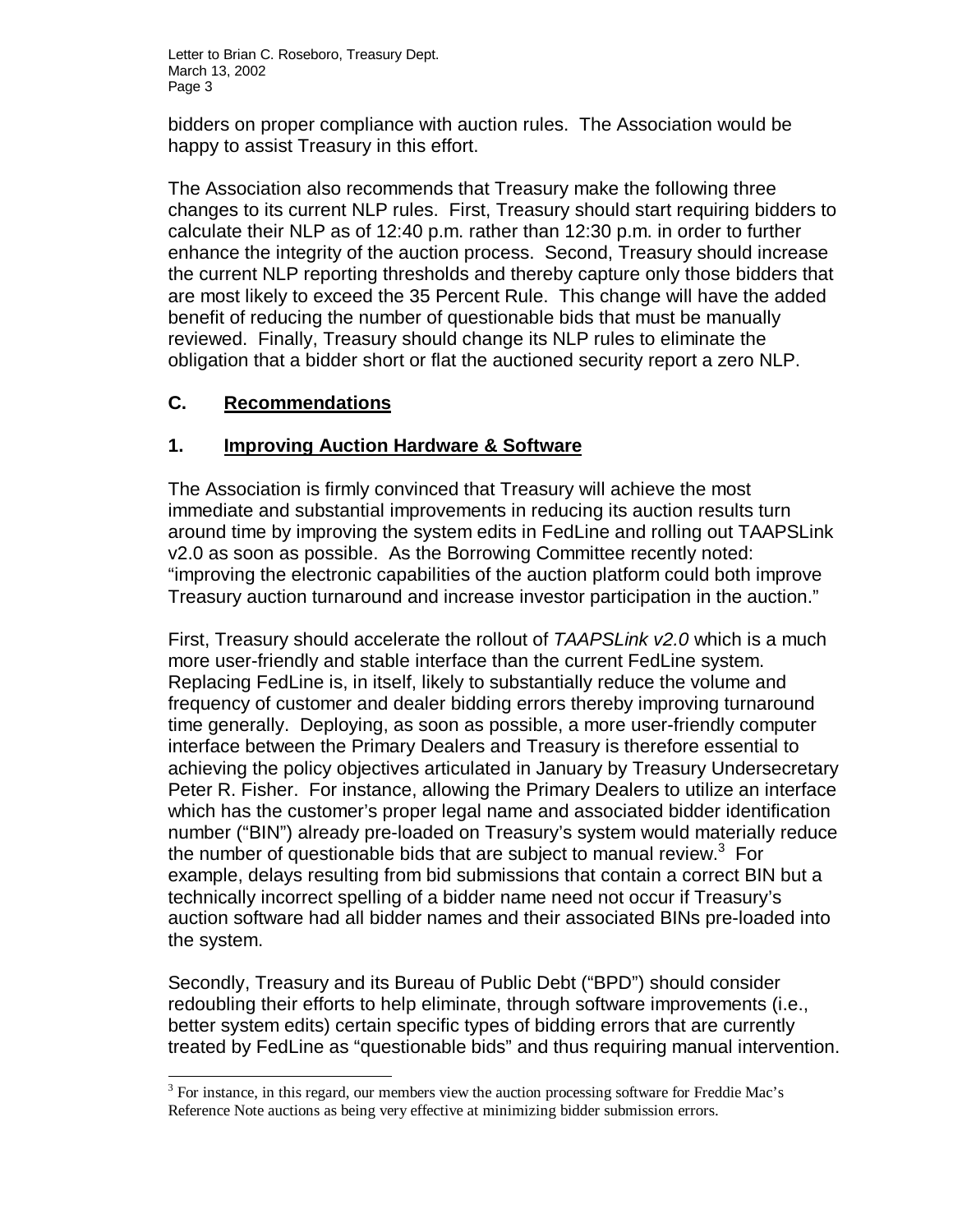Making these edits will be particularly important if the rollout of *TAAPSLink v2.0* is delayed past this summer. We remain concerned that the review and processing of these questionable bids is unnecessarily contributing to delays in determining which bids are accepted. In short, preventable bid submission errors are delaying the release of auction results. These errors can best be minimized through the use of better system edits that prompt the submitter to correct their errors on a real time basis.

Accordingly, Treasury should consider modifying the FedLine system to more actively assist the bidder and thus minimize the risk that receipt of a questionable bid will delay the determination of an auction's results. For instance, bidders that fail to submit a required NLP (or submit multiple NLP numbers) increase auction turnaround time. FedLine could be modified, however, so that bids over the relevant NLP reporting threshold automatically trigger a screen reminding the bidder that their bid requires an NLP to be calculated and possibly reported. Likewise, as is the case with the *TAAPSLink 1.0* software currently used by some non-dealers, the FedLine system could automatically generate a reminder when a bidder in a Treasury Bill auction inputs an incorrect final digit or bid increment.

#### **2. Improving Compliance by Indirect Bidders with the Auction Rules**

The Association also urges Treasury to take a greater role in assisting the Primary Dealers in educating their customers regarding compliance with the Treasury auction rules. In our view, too many indirect bidders remain unfamiliar with certain more technical aspects of Treasury auction rules. The absence of adequate explanatory materials and other authoritative written guidance on Treasury's auction rules needs to be addressed as more and more customers become interested in bidding competitively in Treasury's auctions.

One solution to this problem is for Treasury and the Association to develop a simple user-friendly guide to the auction rules that was specifically designed to address the sorts of questions commonly raised by customers that bid through a dealer. Such a guide, which could be made available on Treasury's and the Association's websites, would help minimize customer bidding errors (especially involving NLP calculations) and would be useful especially given the reluctance of dealers to interpret technical aspects of the auction rules for their customers. Lastly, Treasury should continue to participate in and co-host compliance seminars on their auction rules, and the Association would be happy to assist in these efforts.

## **3. Modifying Certain Auction Rules**

The Association is concerned that any major changes to the NLP rules will cause more bidder errors and make Treasury's efforts to achieve a significantly reduced auction turnaround time in 2002 more difficult. In this regard we agree with the Treasury Borrowing Advisory Committee's recent comment that "it [is] unclear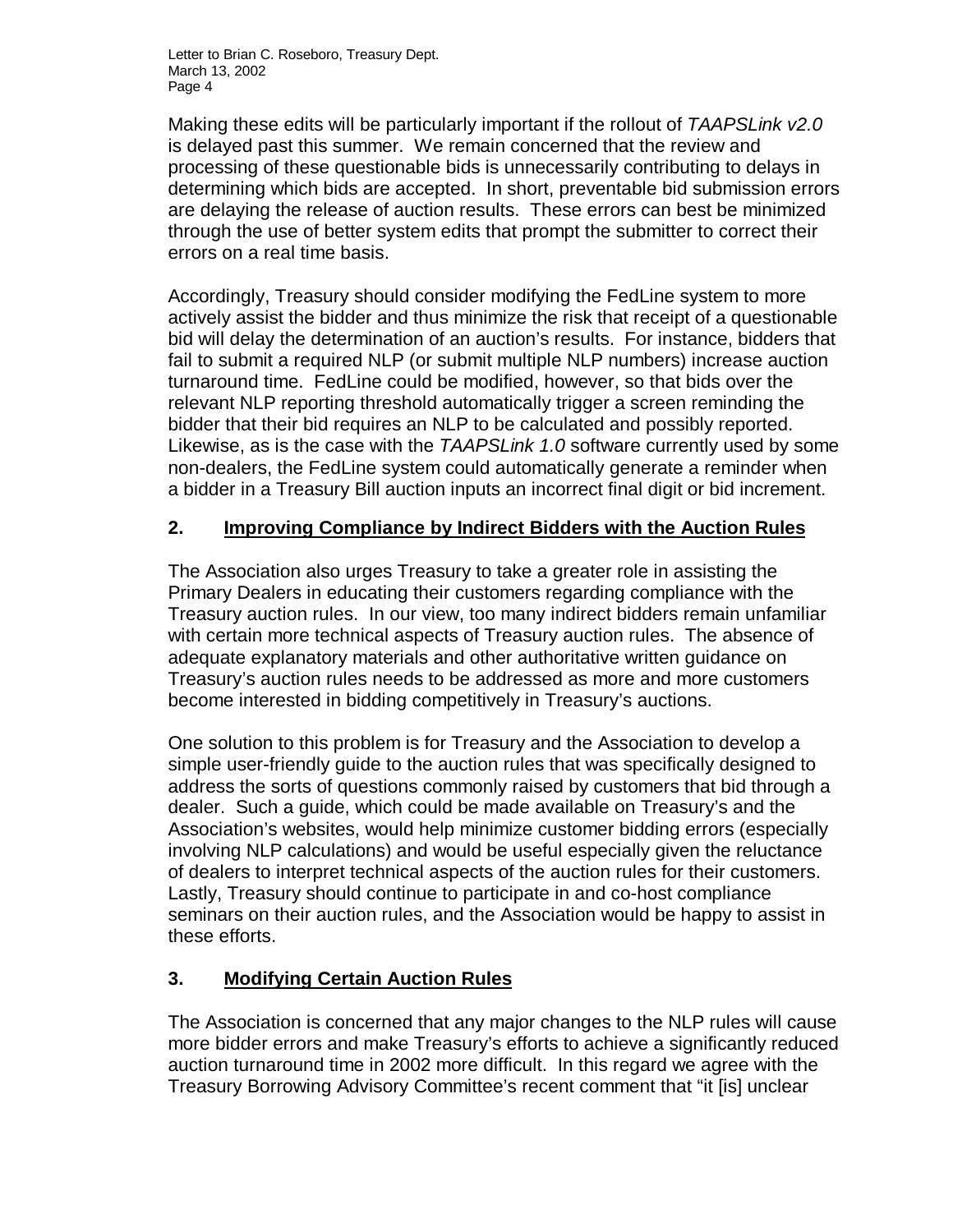whether the change in NLP reporting would lead to fewer or more violations of the 35 percent rule."

Nevertheless, the Association suggests that Treasury consider the following three rule changes: (i) increasing the current NLP reporting threshold to 35 percent of the issuance amount; (ii) requiring bidders to calculate their NLP as of 12:40 p.m. rather than 12:30 p.m.; and (iii) instructing bidders not to report any NLP when they are above the applicable reporting threshold but their NLP is either zero or a negative number.

#### *Increasing the NLP Reporting Threshold*

We recommended that Treasury increase the current NLP reporting thresholds to better capture only those bidders that are most likely to exceed the 35 percent limit. As you know, the current NLP reporting threshold is \$1 billion for bills and \$2 billion for notes and bonds unless otherwise stated in the offering announcement. As Mr. Fisher noted in January in his remarks before the Association's Seventh Annual Legal & Compliance Conference, "[m]ost NLP reporting errors tend to be procedural rather than substantive and almost all submitting firms would not be in violation of the 35 percent rule even if they received 100 percent of what they bid for." (emphasis added.) Given that the existing reporting thresholds generate too many questionable bids requiring manual review, Treasury should reevaluate the current thresholds and determine whether a higher threshold (like consistently using 35 percent of the issuance amount) may be more appropriate.<sup>4</sup>

#### *Modifying the Pre-Auction Calculation Time for NLPs*

1

The Association would encourage Treasury to consider moving the calculation time for net long positions to 12:40 p.m. The determination, summation, verification and reporting of a large global firm's NLP, including the position of the bidder's sometimes numerous affiliates, within a very short time period remains a considerable systems and administrative challenge for the Primary Dealers and other large bidders. Nevertheless, as a result of recent systems improvements, the Primary Dealers are all generally capable of calculating and reporting their NLP positions as of 12:40 p.m.

<sup>&</sup>lt;sup>4</sup> In 1997, Treasury reduced the NLP reporting threshold amount for all Treasury bill auctions from \$2 billion to \$1 billion, while maintaining the \$2 billion threshold amount for Treasury note and bond auctions. See 62 Fed. Reg. 43,091 et. seq. (Aug. 12, 1997). The Association supported this change and continues to believe that consistently applying the same threshold to all bill and note auctions, rather than changing the threshold depending on the public offering amount, will likely result in a better overall understanding of, and compliance with, the auction rules. See letter from Stephanie S. Wolf, Vice President and Associate General Counsel of PSA, the Bond Market Trade Association to Kenneth R. Papaj, Director, Government Securities Regulations Staff (June 4, 1997).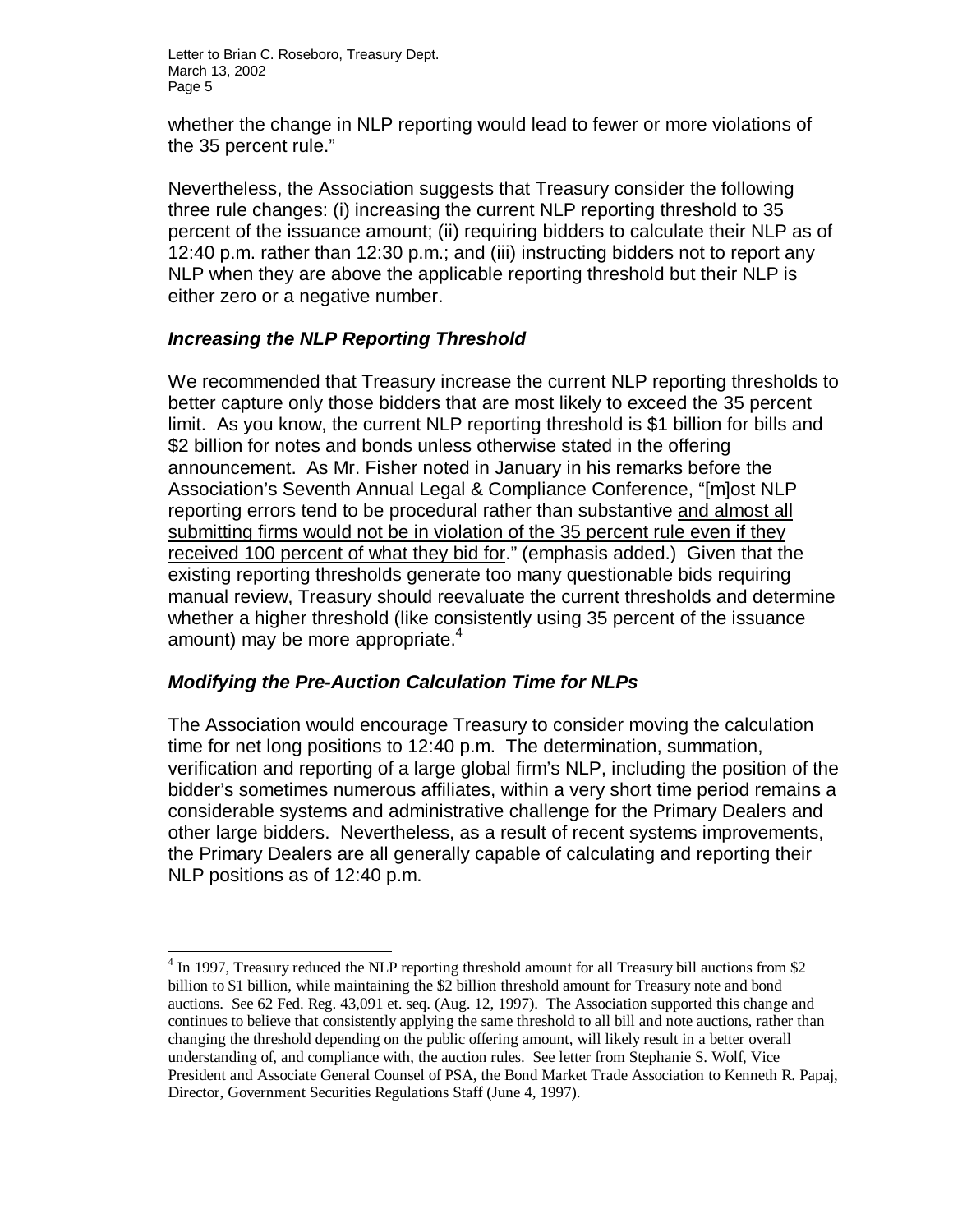However, the Association would oppose moving the calculation time any closer to 1:00 p.m. than 12:40 p.m. One reason is that some firms rely on the same individuals for preparing and reviewing both the submitted bids and the reported NLP for accuracy. Second, our members feel strongly that they need at least fifteen to twenty minutes to fully and accurately complete their NLP calculation, verify the numbers and input the results correctly on a consistent basis. Given that much of the operational risk associated with the submission of dealer and customer bids has effectively been shifted to the dealers under Treasury's "Your Bid is Your Bid" policy, the need to check and recheck submissions for accuracy has never been greater. Finally, the new policy of requiring bidders to notify Treasury at least ten minutes before an auction if they are experiencing connectivity problems and Treasury's efforts to curtail reliance on back-up telephone bid submission has made it essential for bidders to finalize and input their (and their customers') NLP number into the FedLine terminals by 12:45 p.m. For all these reasons, the Association would urge Treasury not to move the calculation time for the NLP any closer to 1 p.m. than 12:40 p.m.

#### *Eliminate the Obligation to Report a Zero NLP*

Finally, Treasury should consider not requiring a bidder to report a zero NLP when they are above the applicable reporting threshold but have either no net long position or a net short position.<sup>5</sup> It is unclear what benefit there is in Treasury receiving a zero NLP number from a bidder. It is clear, however, that the improper submission by a bidder of a blank NLP can delay the prompt calculation of an auction's results. Therefore, Treasury should explore the benefits of modifying this aspect of its NLP rule.

## **D. Other Approaches**

In preparing this letter the Association considered a variety of different modifications to the current NLP rules including the following:

- 1. requiring bidders to calculate their NLP as of 1:00 p.m. and report such position to Treasury sometime after the auction results are announced; and
- 2. abandoning the pre-auction NLP reporting requirements altogether and relying instead on occasional post-auction audits by Treasury of 1:00 p.m. NLP positions or greater use of the large position reporting requirements.

The Association urges Treasury not to pursue either of these two approaches. We are not convinced that such modifications will lead to fairer and more operationally efficient auctions and ensure broad distribution of newly issued Treasury securities. Below is a brief description of what we see as the problems associated with these approaches.

<sup>1</sup>  $5$  See 31 C.F.R. 356.13 (2002).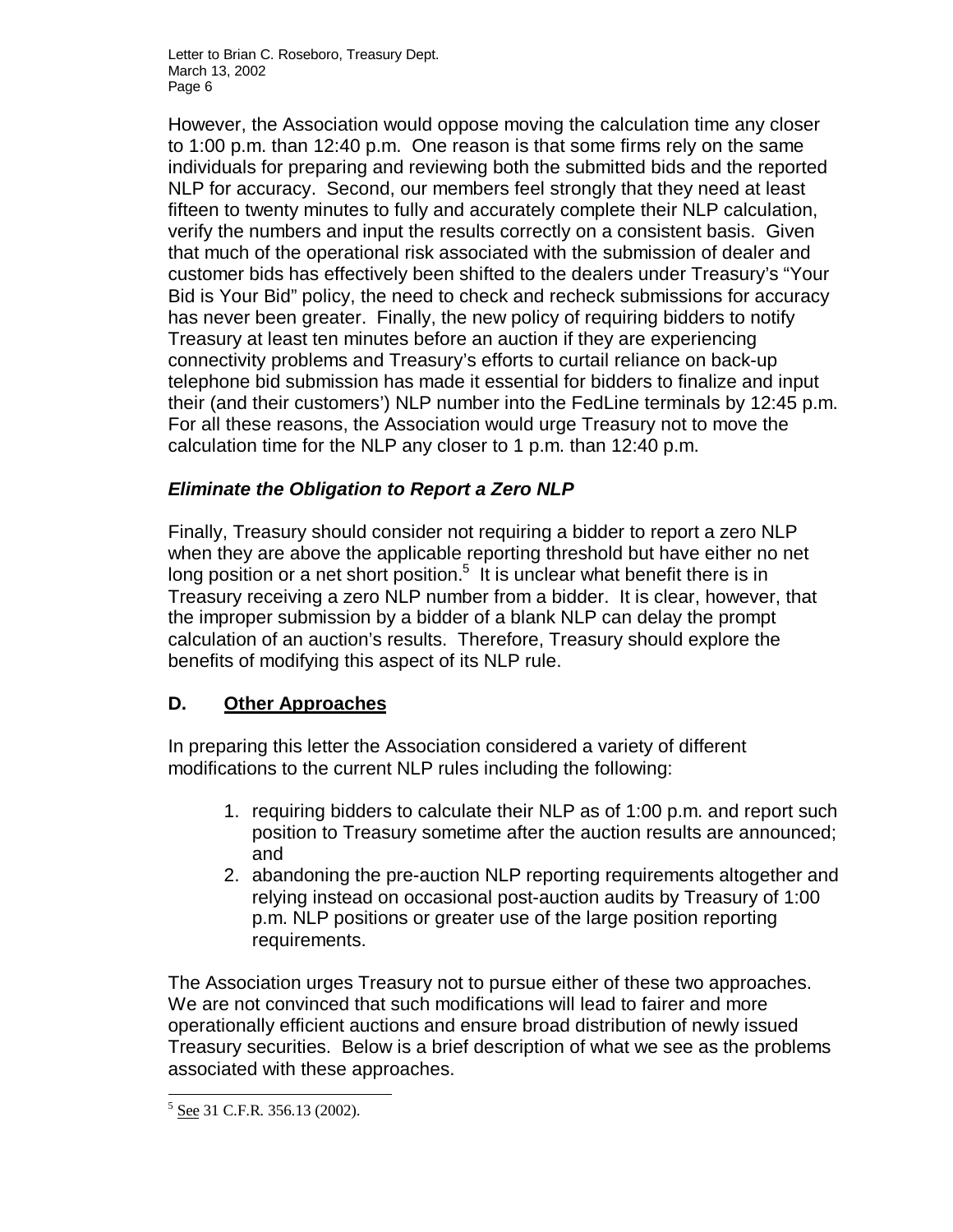## **1. Post Auction Reporting of the NLP**

The Association does not support the idea of requiring bidders to calculate their NLP as of 1:00 p.m. and reporting such position sometime later. The Association views this approach as both unworkable and possibly counter-productive. Moving the NLP calculation time from 12:30 p.m. to 1:00 p.m. is operationally feasible for the dealers since it simply requires a bidder to changes the time at which their NLP is calculated. Needless to say, however, it would be impossible for a bidder to report their 1:00 p.m. NLP before the auction results are released.

The problem with this approach is twofold. First, a post-auction NLP reporting regime would inappropriately shift ultimate responsibility for ensuring compliance with the 35 Percent Rule from Treasury to the largest bidders. In essence, larger bidders would be forced at times to cut back on the overall size of their bids in order to allow themselves a "margin for error" with respect to the 35 Percent Rule. Thus, a move to post-auction reporting of a bidder's NLP would create a self-policing regime that could discourage exactly the sort of aggressive bidding Treasury should be rewarding. Second, under a post-auction reporting regime, instances in which a bidder was inadvertently awarded more than 35 percent of the issuance would undoubtedly increase. Since such bidders would have to be cut back by Treasury after the auction results were announced, the finality of auction results would be undermined thereby potentially contributing to an overall increase in Treasury's funding costs. In short, this approach fails to support one of Treasury's key policy objectives – lowering its borrowing costs. As a result, the Association does not favor this approach.

## **2. Abandon NLP Reporting & Rely on Indirect Surveillance**

The Association also does not support the idea of abandoning the pre-auction NLP reporting regime in favor of an indirect monitoring system. Under such a regime, Treasury would seek indirectly to ensure that a fair auction took place and that there was broad ownership of Treasury securities immediately following an auction. It is certainly possible to envision a system by which Treasury occasionally conducted unannounced post-auction audits of the largest bidders' 1:00 p.m. NLP positions. However, we are skeptical that such a monitoring system would be effective at ensuring that a bidder is never awarded more than 35 percent of an issuance. More importantly, however, as we indicated at the outset, we are not convinced that the current NLP rules are the principal barrier to improved turnaround time in Treasury auctions. As a result, we do not view the efficiencies derived from abandoning the current NLP reporting regime as outweighing the benefits of having a more precise and effective pre-auction system for preventing concentrations of ownership in newly issued Treasury securities.